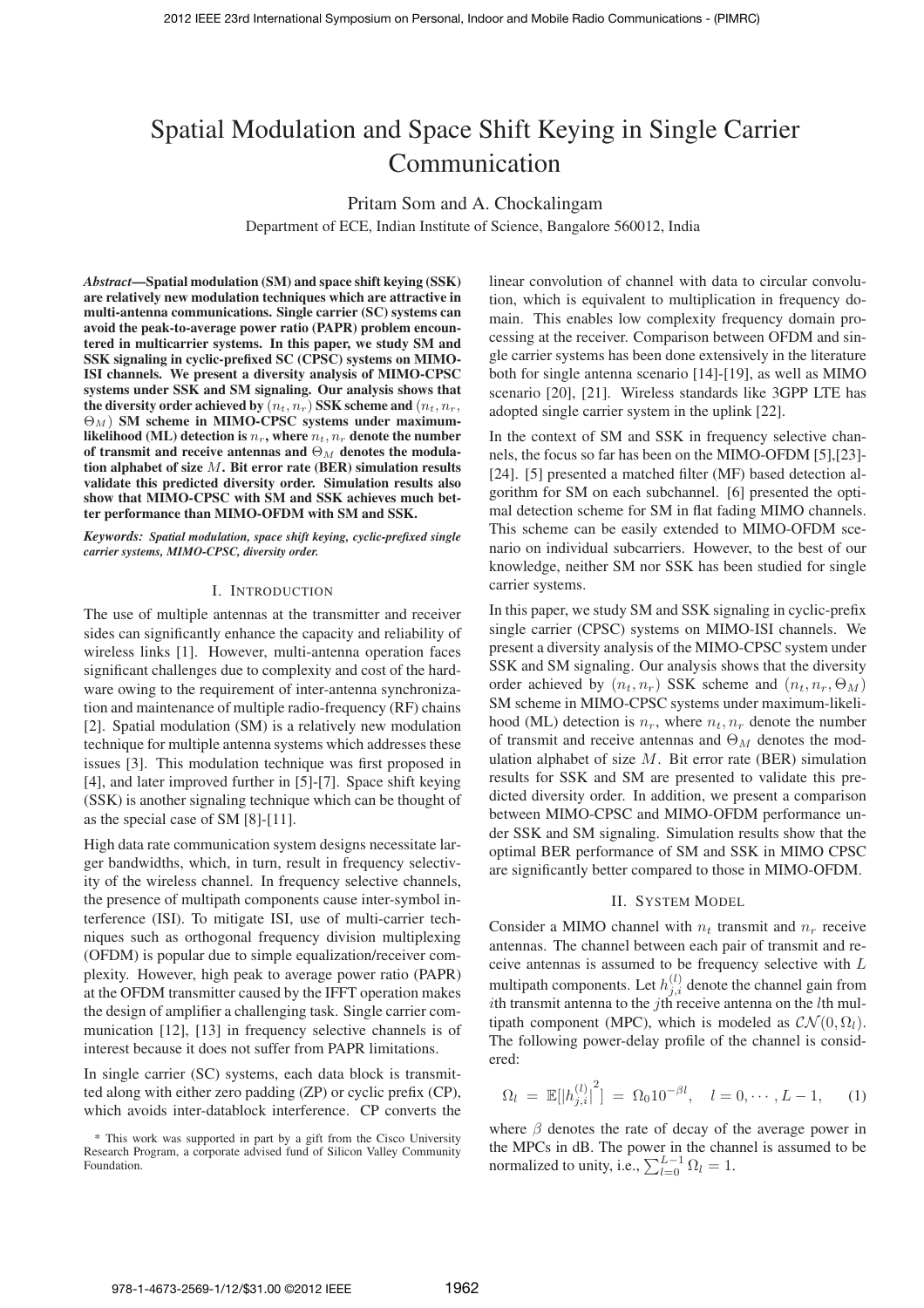Consider a CPSC scheme, where transmission is carried out in frames. Each frame consists of a cyclic prefix (CP) part followed by a data part. The length of the CP part must be at least  $L - 1$  channel uses in order to avoid inter-frame interference. Let  $K$  denote the length of the data part in number of channel uses. The total frame length is  $K + L - 1$  channel uses. In each channel use in the data part, a data vector is transmitted using  $n_t$  transmit antennas. Let  $\mathbf{x}_q$  denote the transmitted symbol vector at time  $q$ ,  $0 \le q \le K - 1$ . The *entries of the*  $\mathbf{x}_a$  *vector depends on the type of modulation used. Here, we consider spatial modulation (SM) and space shift keying (SSK)*, which are described in the following subsections. We assume that the channel gains remain constant over one frame duration. The received signal vector at time  $q$ can be written as

$$
\mathbf{y}_q = \sum_{l=0}^{L-1} \mathbf{H}_l \mathbf{x}_{q-l} + \mathbf{n}_q, \quad q = 0, \cdots, K-1, (2)
$$

where  $y_a \in \mathbb{C}^{n_r \times 1}$ ,  $H_l \in \mathbb{C}^{n_r \times n_t}$  is the channel gain matrix for the  $l$ th MPC such that its on  $j$ th row and  $i$ th column of is  $h_{j,i}^{(l)}$ . After removing the CP at the receiver, the vector channel equation can be written in an equivalent form as

$$
y = Hx + n,\t(3)
$$

where **H** is the  $Kn_r \times Kn_t$  equivalent channel matrix given at the bottom of this page, **x** is the combined vector of data symbols transmitted in one data frame, given by

$$
\mathbf{x} = \left[ \mathbf{x}_0^T \ \mathbf{x}_1^T \ \cdots \ \mathbf{x}_{K-1}^T \right]^T.
$$

Likewise, the vectors y and **n** of size  $Kn_r \times 1$  are constructed as

$$
\mathbf{y} = \left[\mathbf{y}_0^T \mathbf{y}_1^T \cdots \mathbf{y}_{K-1}^T\right]^T, \quad \mathbf{n} = \left[\mathbf{n}_0^T \mathbf{n}_1^T \cdots \mathbf{n}_{K-1}^T\right]^T,
$$

where each entry in the additive noise vector **n** is  $CN(0, \sigma^2)$ , so that the received SNR is given by  $\gamma = \frac{E_s}{\sigma^2}$ , where  $E_s$  is the average symbol energy.

## *A. Space Shift Keying (SSK)*

In SSK, a group of information bits are used to choose one transmit antenna, i.e., an  $m$ -bit sequence chooses one antenna from a total of  $n_t = 2^m$  antennas. A known signal (which is known to the receiver) is transmitted on this chosen antenna. The remaining  $n_t-1$  antennas remain silent. By doing so, the problem of detection at the receiver becomes one of merely finding out which antenna is transmitting. This leads to a significantly reduced complexity at the receiver.

The index of each transmit antenna represents a certain combination of information bits. For example, with  $n_t = 4$ , transmit antennas with indices 1, 2, 3, 4 can be mapped to bit sequences 00, 01, 10, 11, respectively. Therefore, at the receiver, detection of a certain transmit antenna index leads to conveying the group of information bits associated with that index. The spectral efficiency in SSK grows logarithmically with number of transmit antennas, i.e.,  $\log_2 n_t$  bits per channel use (bpcu). A consequence of this type of spatial mapping is that number of transmit antennas has to be a power of 2.

Let us take the known signal transmitted by the active antenna to be 1. Then, for a SSK system with two transmit antennas, the possible signal set is given by  $\mathbb{S}_2 \equiv \{ [1, 0]^T, [0, 1]^T \}$ . A zero in the signal vectors above is silence in the corresponding transmit antenna. In general, a SSK signal set for  $n_t$  transmit antenna system is given by

$$
\mathbb{S}_{n_t} \equiv \{ \mathbf{s}_j : j = 1, \cdots, n_t \},
$$
  
s.t.  $\mathbf{s}_j = [0, \cdots, 0, \underbrace{1}_{j\text{th coordinate}}, 0, \cdots, 0]^T.$  (5)

In the CPSC system under consideration,  $\mathbf{x}_q \in \mathbb{S}_{n_t}$ ,  $\forall q, q =$  $0, \dots, K-1$ , i.e.,  $\mathbf{x}_q$  vector in (2) is drawn from  $\mathbb{S}_{n_t}$  in (5).

## *B. Spatial Modulation (SM)*

Spatial modulation is a generalization of SSK signal design. In SM, the stream of bits to be transmitted in one channel use are divided into two groups. One group determines the transmit antenna index on which transmission will take place, and the second group determines the symbol to be transmitted from the chosen antenna. The symbol transmitted on the chosen antenna can be from a regular modulation alphabet like M-QAM, denoted by  $\Theta_M \equiv \{\theta_m : m = 1, \cdots, M\}.$ Therefore, the number of bits that belong to the first and second group, respectively, are  $\log_2 n_t$  and  $\log_2 M$ . This gives a spectral efficiency of  $(\log_2 n_t + \log_2 M)$  bpcu. The SM signal set for  $n_t$  antenna system,  $\mathbb{T}_{n_t,M}$ , is given by

$$
\mathbb{T}_{n_t,M} \equiv \{\mathbf{t}_{j,m} : j = 1, \cdots, n_t, m = 1, \cdots, M\},
$$
\n
$$
\text{s.t. } \mathbf{t}_{j,m} = [0, \cdots, 0, \underbrace{\theta_m}_{j\text{th coordinate}}, 0, \cdots, 0]^T, \ \theta_m \in \Theta_M.
$$
\n
$$
(6)
$$

In the considered CPSC scheme,  $x_q$  vector is drawn from the SM signal set  $\mathbb{T}_{n_t,M}$  in (6).

|  | $H_0$<br>$H_1$<br>${\bf H}_2$ | $\mathbf{0}$<br>$H_0$<br>$H_1$              | $\bf{0}$<br>$H_0$ 0.                                            |  |         |                                         |                      | 0 . 0 $H_{L-1}$ $H_{L-2}$ $H_{L-3}$ . $H_2$ $H_1$<br>$\begin{matrix} 0 & 0 & . & 0 & 0 & \mathrm{H}_{L-1} & \mathrm{H}_{L-2} \end{matrix}$ .<br>$\mathbf{0}$ 0 0 $\mathbf{H}_{L-1}$ . |                                   | ${\bf H}_4$         | $H_3$ $H_2$<br>$H_3$ |  |
|--|-------------------------------|---------------------------------------------|-----------------------------------------------------------------|--|---------|-----------------------------------------|----------------------|---------------------------------------------------------------------------------------------------------------------------------------------------------------------------------------|-----------------------------------|---------------------|----------------------|--|
|  |                               |                                             | the contract of the contract of the contract of the contract of |  |         | $\ddot{\phantom{1}}$                    | $\cdot$              |                                                                                                                                                                                       | $\sim$                            | $\sim$              |                      |  |
|  |                               | $H_{L-2}$ $H_{L-3}$ $H_{L-4}$ $H_0$ 0 .     |                                                                 |  |         |                                         | <b>All Contracts</b> | $\bf{0}$                                                                                                                                                                              | $\mathbf{0}$                      | $\bf{0}$            | $\mathbf{H}_{L-1}$   |  |
|  |                               | $H_{L-1}$ $H_{L-2}$ $H_{L-3}$ $H_1$ $H_0$ 0 |                                                                 |  |         |                                         |                      | <b>Contract Contract Contract</b>                                                                                                                                                     |                                   | $0 \quad 0 \quad 0$ |                      |  |
|  |                               | 0 $H_{L-1}$ $H_{L-2}$ $H_2$ $H_1$ $H_0$     |                                                                 |  |         |                                         | $\mathbf{0}$         |                                                                                                                                                                                       |                                   | $\cdot$ 0           |                      |  |
|  | $\mathbf{0}$                  |                                             | 0 $H_{L-1}$ . $H_2$                                             |  |         | $H_1$                                   | $H_0$                | $\mathbf{0}$                                                                                                                                                                          | and the control of                |                     |                      |  |
|  |                               |                                             |                                                                 |  |         |                                         |                      |                                                                                                                                                                                       |                                   |                     |                      |  |
|  |                               |                                             |                                                                 |  | $\cdot$ | $\bullet$                               |                      | $\ddot{\phantom{1}}$                                                                                                                                                                  | the company of the company of the |                     |                      |  |
|  |                               | $\bf{0}$                                    | $\bf{0}$                                                        |  |         | the second control of the second second | $\sim$               | and the state of the state of                                                                                                                                                         | $H_2$ $H_1$                       |                     | $H_0$                |  |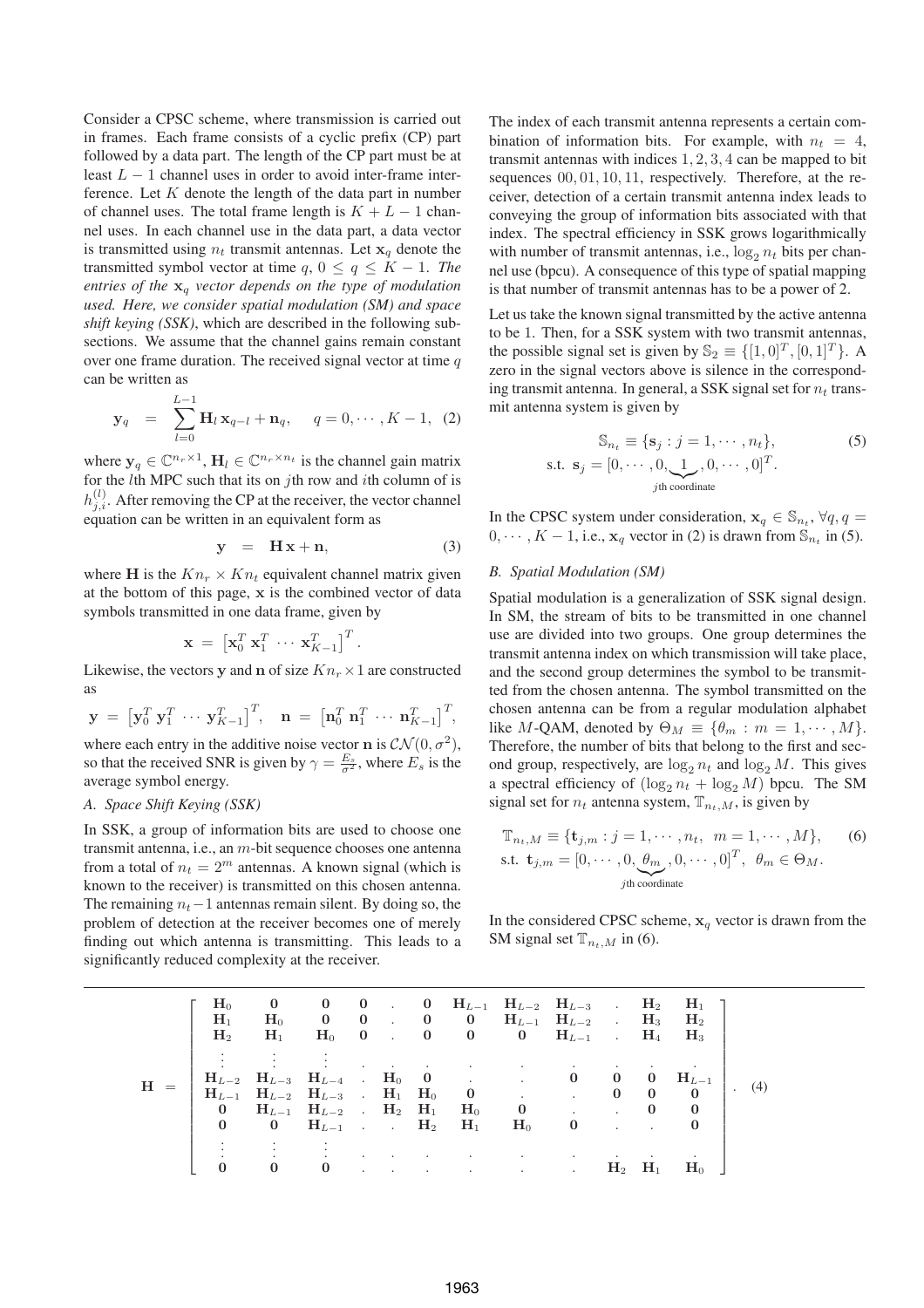## *C. Detection*

Frequency selectivity in the channel causes inter-frame interference (IFI) and inter-symbol interference (ISI). Though IFI is avoided using CP in this system, the receiver processing still has to deal with ISI within the frame. Joint detection of the entire frame of data optimally is of interest. In particular, the diversity order achieved by optimal detection in SSK and SM with CPSC signaling needs to be established. These are addressed in the next section. This, to our knowledge, has not been reported before for SSK and SM with CPSC signaling in MIMO-ISI channels. Also, the performance of optimal detection is compared with the performance of low complexity linear receivers like ZF and MMSE receivers. A performance comparison between MIMO-CPSC and MIMO-OFDM is also carried out that illustrates the performance advantage in MIMO-CPSC.

## III. OPTIMAL DETECTION AND DIVERSITY ANALYSIS

In this section, we present the optimum signal detection scheme for SSK and SM with CPSC signaling. We also present an analysis of the diversity achieved by ML detection.

#### *A. Optimum Detection*

Assuming that all the signal vectors in the signal set are equally likely, the maximum likelihood (ML) decision rule for SSK in CPSC system is given by

$$
[\mathbf{x}_{q, ML} : q = 1, \cdots, K]
$$
  
\n
$$
= \mathbf{x}_{q} \in \mathbb{S}_{n_{t}} : q = 0, \cdots, K - 1 \quad P(\mathbf{y}|\mathbf{H}, \mathbf{x}_{q} : q = 0, \cdots, K - 1)
$$
  
\n
$$
= \mathbf{x}_{q} \in \mathbb{S}_{n_{t}} : q = 0, \cdots, K - 1 \quad ||\mathbf{y} - \mathbf{H}\mathbf{x}||^{2}.
$$
 (7)

Likewise, the optimum decision rule for SM is given by

$$
[\mathbf{x}_{q,ML}: q = 1, \cdots, K]
$$
  
\n
$$
= \underset{\mathbf{x}_q \in \mathbb{T}_{n_t,M}: q = 0, \cdots, K-1}{\text{arg max}} P(\mathbf{y}|\mathbf{H}, \mathbf{x}_q: q = 0, \cdots, K-1)
$$
  
\n
$$
= \underset{\mathbf{x}_q \in \Gamma_{n_t,M}: q = 0, \cdots, K-1}{\text{arg min}} ||\mathbf{y} - \mathbf{H}\mathbf{x}||^2.
$$
 (8)

#### *B. Diversity Analysis*

A popular approach to determine the diversity order in a communication system is to find the minimum value of the exponent of SNR in the denominator of the pairwise error probability expression. This approach comes from the consideration of union bound on the error performance, when an exact expression for the error rate of the system becomes difficult to obtain. Establishing the diversity order of CPSC signaling in single-input single-output (SISO) ISI channels has been the topic of investigation in [25]-[28], where it has been shown that, though in the asymptotic regime where SNR  $\rightarrow \infty$ , CPSC does not extract diversity, in the moderate SNRs regime (corresponding to typical BERs used in practice), CPSC extracts some diversity [28]. Here, we carry out a diversity analysis for CPSC on MIMO-ISI channels and obtain the diversity orders for SSK and SM under ML detection.

The pairwise error probability (PEP) of detecting vector **x** as **x**′ , given the channel **H**, is given by

$$
P(\mathbf{x} \to \mathbf{x}'|\mathbf{H}) = Q(\sqrt{\mu \|\mathbf{H}(\mathbf{x} - \mathbf{x}')\|^2}),\tag{9}
$$

where  $\mu$  is a scalar multiple of the average SNR. The block circulant channel matrix **H** in (4) can be written in the form

$$
\mathbf{H} = \mathbf{D}_K \otimes \mathbf{I}_{n_r} \mathbf{G} \mathbf{D}_K \otimes \mathbf{I}_{n_t},\tag{10}
$$

where  $D_K$  is the  $K$ -point DFT matrix, given by

$$
\mathbf{D}_K = \frac{1}{\sqrt{K}} \begin{bmatrix} \rho_{0,0}, & \rho_{0,1} & \cdots & \rho_{0,K-1} \\ \rho_{1,0}, & \rho_{1,1} & \cdots & \rho_{1,K-1} \\ \vdots & \vdots & \vdots & \vdots \\ \rho_{K-1,0}, & \rho_{K-1,1} & \cdots & \rho_{K-1,K-1} \end{bmatrix}, (11)
$$

where  $\rho_{u,v} = \exp(-j\frac{2\pi uv}{K})$ . **G** is a block diagonal matrix, given by

$$
\mathbf{G} = \left[ \begin{array}{cccc} \mathbf{G}_0 & & & \mathbf{0} \\ & \mathbf{G}_1 & & \mathbf{0} \\ & \mathbf{0} & & \ddots & \\ & & & \mathbf{G}_{K-1} \end{array} \right], \qquad (12)
$$

where  $\mathbf{G}_q$  is given by

$$
\mathbf{G}_q = \sum_{l=0}^{L-1} \rho_{q,l} \mathbf{H}_l
$$
  
=  $\left[ \begin{array}{ccc} \rho_{q,0} \mathbf{I}_{n_r} & \rho_{q,1} \mathbf{I}_{n_r} & \cdots & \rho_{q,L-1} \mathbf{I}_{n_r} \end{array} \right] \left[ \begin{array}{c} \mathbf{H}_0 \\ \mathbf{H}_1 \\ \vdots \\ \mathbf{H}_{L-1} \end{array} \right] \triangleq \overbrace{\mathbf{H}}^{L}$ 

$$
= \sqrt{K} \mathbf{D}_{K}^{q,L} \otimes \mathbf{I}_{n_{r}} \overline{\mathbf{H}}, \tag{13}
$$

where  $D_K^{q,L}$  denotes the first L elements in the q<sup>th</sup> row of  $\mathbf{D}_K$ . From (10), we can write

$$
\mathbf{H}(\mathbf{x} - \mathbf{x}') = \mathbf{D}_K \otimes \mathbf{I}_{n_r} \mathbf{G} \mathbf{D}_K \otimes \mathbf{I}_{n_t}(\mathbf{x} - \mathbf{x}')
$$

$$
= \mathbf{D}_K \otimes \mathbf{I}_{n_r} \underbrace{\begin{bmatrix} \mathbf{G}_0 \mathbf{w}_0 \\ \vdots \\ \mathbf{G}_{K-1} \mathbf{w}_{K-1} \end{bmatrix}}_{\triangleq \mathbf{G_W}}, \quad (14)
$$

where  $\mathbf{w} = [\mathbf{w}_0^T \ \mathbf{w}_1^T \ \cdots \ \mathbf{w}_{K-1}^T]^T$  such that  $\mathbf{w}_q = \mathbf{D}_K^q \otimes$  $\mathbf{I}_{n_t}(\mathbf{x}-\mathbf{x}')$  and  $\mathbf{D}_K^q$  denotes the qth row of  $\mathbf{D}_K$ . Now,  $\mathbf{G}_q^{\mathbf{T}}\mathbf{w}_q$ can be written as

$$
\mathbf{G}_{q}\mathbf{w}_{q} = vec(\mathbf{G}_{q}\mathbf{w}_{q}) = vec(\sqrt{K}(\mathbf{D}_{K}^{q,L} \otimes \mathbf{I}_{n_{r}})\mathbf{\overline{H}}\mathbf{w}_{q})
$$

$$
= \sqrt{K} \left(\mathbf{w}_{q}^{T} \otimes (\mathbf{D}_{K}^{q,L} \otimes \mathbf{I}_{n_{r}})\right) \underbrace{vec(\mathbf{H})}_{\triangleq \mathbf{h}}, \qquad (15)
$$

where **h** is the vector of all channel gains obtained by vectorization of  $\overline{H}$ . From (15), we can write **Gw** as

$$
Gw = Vh, \t(16)
$$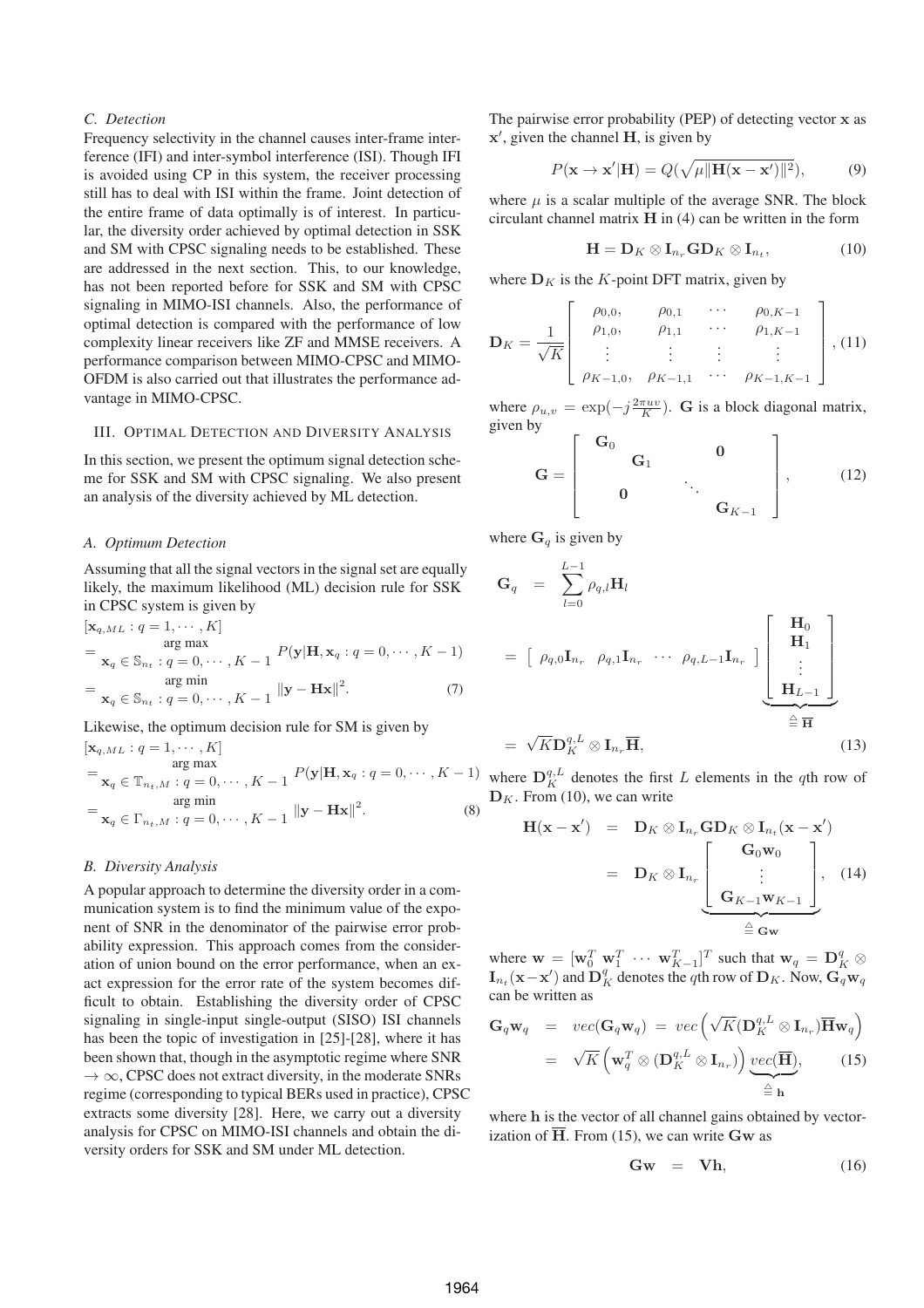where

$$
\mathbf{V} = \sqrt{K} \begin{bmatrix} \left( \mathbf{w}_0^T \otimes (\mathbf{D}_K^{0,L} \otimes \mathbf{I}_{n_r}) \right) \\ \vdots \\ \left( \mathbf{w}_{K-1}^T \otimes (\mathbf{D}_K^{K-1,L} \otimes \mathbf{I}_{n_r}) \right) \end{bmatrix} . (17)
$$

From  $(14)$  to  $(17)$ , we have

$$
\|\mathbf{H}(\mathbf{x} - \mathbf{x}')\|^2 = \|(\mathbf{D}_K \otimes \mathbf{I}_{n_r})\mathbf{V}\mathbf{h}\|^2
$$
  
=  $\mathbf{h}^H \underbrace{\mathbf{V}^H(\mathbf{D}_K \otimes \mathbf{I}_{n_r})^H(\mathbf{D}_K \otimes \mathbf{I}_{n_r})\mathbf{V}}_{\triangleq \mathbf{B}} \mathbf{h}.$  (18)

**B** in (18) is a  $Ln_r n_t \times Ln_r n_t$  Hermitian matrix, whose eigen decomposition is

$$
\mathbf{B} = \mathbf{U}^H \mathbf{\Lambda} \mathbf{U}, \tag{19}
$$

where  $\Lambda = diag\{\lambda_1, \cdots, \lambda_{Ln_r n_t}\}$  and **U** is a unitary matrix. Combining (18) and (19), we write

$$
\|\mathbf{H}(\mathbf{x} - \mathbf{x}')\|^2 = \tilde{\mathbf{h}}^H \mathbf{\Lambda} \tilde{\mathbf{h}} = \sum_{i=1}^{Ln_r n_t} \lambda_i \|\tilde{\mathbf{h}}_i\|^2, \tag{20}
$$

where  $\mathbf{h} = \mathbf{U}\mathbf{h}$  is obtained from **h**, the vector of all channel gains, through unitary transformation, and  $\tilde{\mathbf{h}}_i$  is the *i*th element of  $\hat{\bf h}$ . Therefore,  $\hat{\bf h}$  is identically distributed as  ${\bf h}$ . Entries of **h** are zero-mean independent complex normal random variables. The corresponding covariance matrix is therefore a diagonal matrix. From (9) and (20), the expression for conditional PEP can be written as

$$
P(\mathbf{x} \to \mathbf{x'}|\mathbf{H}) = Q\left(\sqrt{\mu \sum_{i=1}^{Ln_r n_t} \lambda_i \|\tilde{\mathbf{h}}_i\|^2}\right),\qquad(21)
$$

Applying Chernoff bound,

$$
P(\mathbf{x} \to \mathbf{x}'|\mathbf{H}) \le \frac{1}{2} \exp\left(-\frac{1}{2}\mu \sum_{i=1}^{Ln_r n_t} \lambda_i \|\tilde{\mathbf{h}}_i\|^2\right),\qquad(22)
$$

The unconditional PEP  $P(\mathbf{x} \to \mathbf{x}')$  can be obtained by taking expectation of this upper bound with respect to **h**. The number of non-zero  $\lambda_i$ 's in (22) will depend on the  $\{x, x'\}$  pair under consideration since **B** is a function of  $\{x, x'\}$ . Let  $\rho$  be the number of these non-zero eigenvalues, and, without loss of generality, let  $\lambda_i$ ,  $i = 1, \dots, \rho$  be these non-zero eigenvalues. We also observe that each  $\|\tilde{\mathbf{h}}_i\|^2$  is a chi-square random variable with 2 degrees of freedom. Let  $\sigma_i^2$  be the variance of  $\mathbf{h}_i$ . Then we can write the expectation as [1]

$$
\mathbb{E}_{\tilde{\mathbf{h}}}\left[\exp(-\frac{1}{2}\mu\sum_{i=1}^{\rho}\lambda_i\|\tilde{\mathbf{h}}_i\|^2)\right] = \prod_{i=1}^{\rho}\frac{1}{1+\frac{\sigma_i^2\mu\lambda_i}{2}}.\tag{23}
$$

Therefore, at very high SNRs, we can write the upper bound of unconditional PEP as

$$
P(\mathbf{x} \to \mathbf{x}') \le \frac{2^{\rho - 1}}{\mu^{\rho}} \prod_{i=1}^{\rho} \frac{1}{\sigma_i^2 \lambda_i}.
$$
 (24)

Considering the union bound of the probability of error, at very high SNRs, the PEP term corresponding to minimum  $\rho$ will dominate other constituent terms of the upper bound expression [1]. Hence, the minimum value of  $\rho$  obtained among all possible choice of  $\{x, x'\}$  pairs gives the diversity of the system. We computed this minimum  $\rho$ , and, hence, the diversity order for SSK and SM in MIMO-CPSC systems under ML detection for different  $n_t$ ,  $n_r$ , L, M. The results are presented in Tables I and II for SSK and SM, respectively. The tables show one of the possible combinations of  $\{x, x'\}$  for which the minimum number of non-zero eigenvalues of **B** is obtained, and the corresponding set of eigenvalues of **B**. From the results in Tables I and II, we conclude that the diversity order achieved in a  $(n_t, n_r, L)$  MIMO-CPSC system under SSK and SM signaling is  $n_r$ . In the next section, we present BER simulation results which validate this predicted diversity order.

#### IV. SIMULATION RESULTS AND DISCUSSIONS

In this section, we present the BER performance of SM and SSK signaling schemes as a function of the average received SNR obtained through simulation. Figures 1 and 2 depict the diversity order achieved by MIMO-CPSC under ML detection for SSK and SM, respectively. Figures 3 and 4 show the comparative performance in MIMO-OFDM versus MIMO-CPSC for SSK and SM, respectively. In all simulations, we have assumed  $\beta = 3$  dB,  $L = 3$ ,  $n_t = 2$ . We consider perfect CSIR, i.e. channel state information is available at the receiver. We also assume quasi-static channel, i.e., the channel remains constant during the transmission of one data block.

*Diversity order:* Figure 1 shows the uncoded BER performance of SSK for  $n_t = 2$ ,  $K = 3$ , and  $n_r = 1, 2$ . We have also plotted the  $c_1 SNR^{-1}$  (diversity 1) and  $c_2 SNR^{-2}$ (diversity 2) lines. We have run the BER simulations up to sufficiently lower BERs to observe error rate curves to run parallel to some diversity line. It is seen that for  $n_r = 1$  and  $n_r = 2$ , the simulated BER curves run parallel to  $c_1 SNR^{-1}$ line and  $c_2 SNR^{-2}$  line, respectively, at high SNRs. This forms a simulation validation of the prediction in the previous section (Table-I) that the achievable diversity order is  $n_r$ . Figure 2 shows a similar set of plots for SM with BPSK modulation. Here again, we see that, as predicted in the previous section (Table-II), the diversity order observed through simulation is also  $n_r$ .

*Comparison with MIMO-OFDM:* In Figs. 3 and 4, we present a ML performance comparison between MIMO-OFDM and MIMO-CPSC with  $n_t = 2$ ,  $K = 6$ , and  $n_r = 2$ . Figure 3 is for SSK. Figure 4 is for SM with BPSK modulation. Performance of linear receivers (zero forcing and minimum mean square error receivers) are also shown for comparison. It is seen that MIMO-CPSC scheme achieves significantly better BER performance compared to MIMO-OFDM, particularly in the low-to-moderate SNR regime. For example, at  $10^{-3}$ BER, MIMO-CPSC performs better by about 4 to 5 dB. This performance advantage, coupled with the 'no PAPR problem' advantage, makes MIMO-CPSC to be a credible alternative to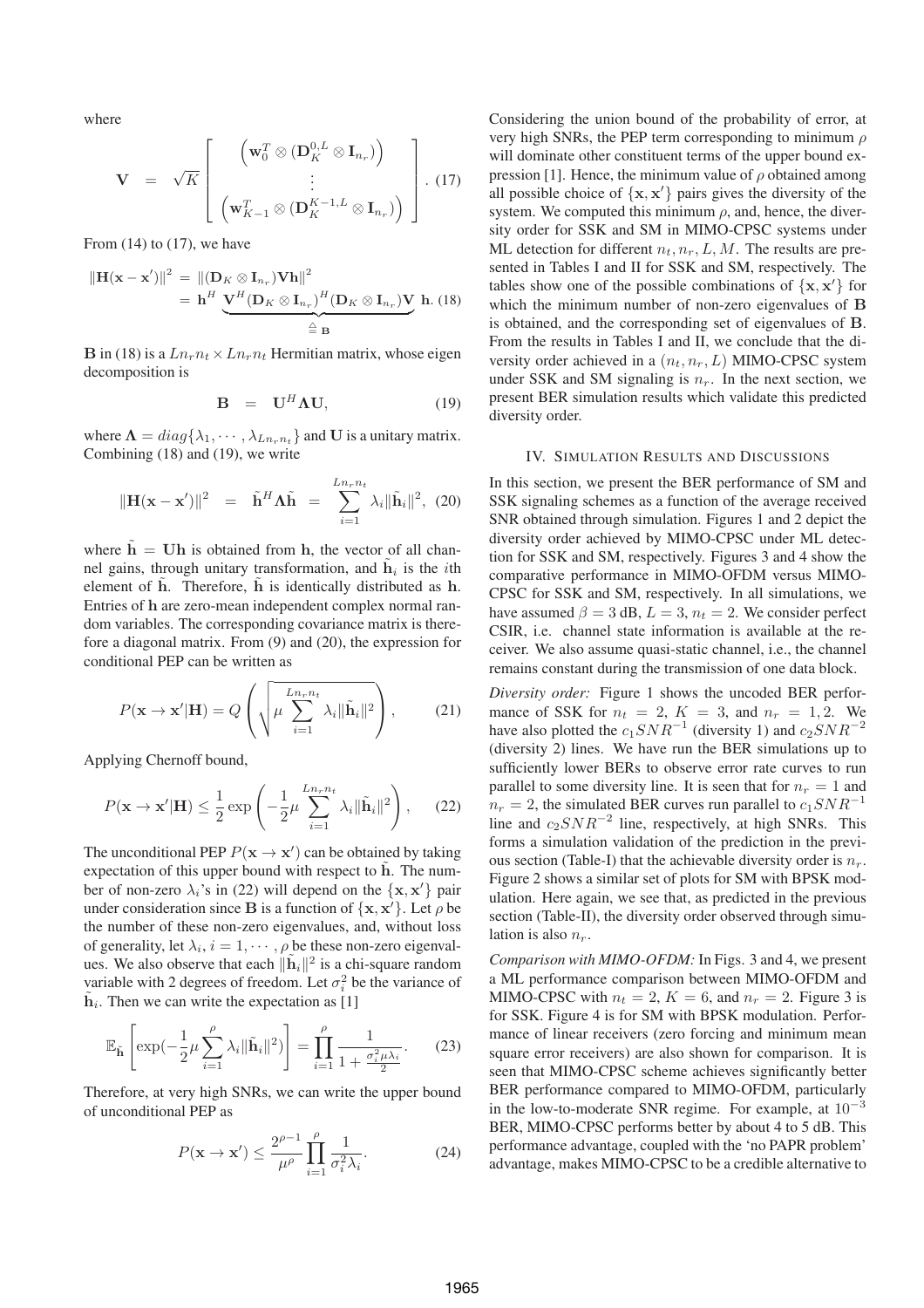|              | Space Shift Keying                              |             |           |                                                   |             |               |  |  |  |
|--------------|-------------------------------------------------|-------------|-----------|---------------------------------------------------|-------------|---------------|--|--|--|
| $(n_t, n_r)$ | $L = 3, K = 3$                                  |             |           | $L = 2, K = 3$                                    |             |               |  |  |  |
|              | Vector pair                                     | Eigenvalues | Diversity | Vector pair                                       | Eigenvalues | Diversity     |  |  |  |
| (2,1)        | $\mathbf{x}$ : [(1,0),(1,0),(1,0)]              | $\sigma$    |           | $\mathbf{x} : [(1,0),(1,0),(1,0)]$                |             |               |  |  |  |
|              | $\mathbf{x}'$ : [(0,1),(0,1),(0,1)]             | 5 zeros     |           | $\mathbf{x}'$ : [(0,1),(0,1),(0,1)]               | 3 zeros     |               |  |  |  |
| (2,2)        | $\mathbf{x}$ : [(1,0),(1,0),(1,0)]              | 6,6,        |           | $\mathbf{x}$ : [(1,0),(1,0),(1,0)]                | 4,4,        | $\mathcal{D}$ |  |  |  |
|              | $\mathbf{x}'$ : $[(0,1),(0,1),(0,1)]$           | 10 zeros    |           | $\mathbf{x}'$ : $[(0,1),(0,1),(0,1)]$             | 6 zeros     |               |  |  |  |
| (4,3)        | $\mathbf{x}$ : [(1,0,0,0),(1,0,0,0),(1,0,0,0)]  | 6,6,6,      |           | $\mathbf{x}$ : [(1,0,0,0),(1,0,0,0),(1,0,0,0)]    | 4,4,4,      |               |  |  |  |
|              | $\mathbf{x}'$ : [(0,1,0,0),(0,1,0,0),(0,1,0,0)] | 33 zeros    |           | $\mathbf{x}'$ : [(0,1,0,0),(0,1,0,0),(0,1,0,0)]   | 21 zeros    |               |  |  |  |
| (4,4)        | $\mathbf{x}$ : [(1,0,0,0),(1,0,0,0),(1,0,0,0)]  | 6,6,6,6,    |           | $\mathbf{x}$ : [(1,0,0,0),(1,0,0,0),(1,0,0,0)]    | 4,4,4,4,    |               |  |  |  |
|              | $\mathbf{x}'$ : [(0,1,0,0),(0,1,0,0),(0,1,0,0)] | 44 zeros    |           | $\mathbf{x}'$ : $[(0,1,0,0),(0,1,0,0),(0,1,0,0)]$ | 28 zeros    |               |  |  |  |

#### TABLE I

DIVERSITY ORDER AND CORRESPONDING (**x**, **x**′) PAIR ALONG WITH CORRESPONDING EIGEN VALUES OF **B** FOR DIFFERENT CONFIGURATION OF  $(n_t, n_r, L)$  for Space Shift Keying in MIMO-CPSC systems.

|                        | Spatial Modulation                        |                 |           |                                                      |             |               |  |  |  |
|------------------------|-------------------------------------------|-----------------|-----------|------------------------------------------------------|-------------|---------------|--|--|--|
| $(n_t, n_r, \Theta_M)$ | $L = 3, K = 3$                            |                 |           | $L = 2, K = 3$                                       |             |               |  |  |  |
|                        | Vector pair                               | Eigenvalues     | Diversity | Vector pair                                          | Eigenvalues | Diversity     |  |  |  |
| (2,1,BPSK)             | $\mathbf{x}$ : [(1,0),(1,0),(1,0)],       | 12.             |           | $\mathbf{x}$ : [(1,0),(1,0),(1,0)]                   | 8.          |               |  |  |  |
|                        | $\mathbf{x}'$ : [(-1,0),(-1,0),(-1,0)]    | 5 zeros         |           | $\mathbf{x}'$ : [(-1,0),(-1,0),(-1,0)]               | 3 zeros     |               |  |  |  |
| (2,2,BPSK)             | $\mathbf{x}$ : [(1,0),(1,0),(1,0)],       | 12,12,          |           | $\mathbf{x}$ : [(1,0),(1,0),(1,0)]                   | 8,8,        | $\mathcal{D}$ |  |  |  |
|                        | $\mathbf{x}'$ : [(-1,0),(-1,0),(-1,0)]    | 10 zeros        |           | $\mathbf{x}'$ : [(-1,0),(-1,0),(-1,0)]               | 6 zeros     |               |  |  |  |
| $(2,3,4$ -QAM)         | $x: [(1+i,0),(1+i,0),(1+i,0)]$            | 12, 12, 12,     |           | $\mathbf{x}$ : [(1+j,0),(1+j,0),(1+j,0)]             | 8,8,8,      | 3             |  |  |  |
|                        | $\mathbf{x}'$ : [(1-j,0),(1-j,0),(1-j,0)] | 15 zeros        |           | $\mathbf{x}'$ : [(1-j,0),(1-j,0),(1-j,0)]            | 9 zeros     |               |  |  |  |
| $(4,4,4-QAM)$          | $\mathbf{x}$ : [(1+j,0,0,0),(1+j,0,0,0),  | 12, 12, 12, 12, | 4         | $\overline{\mathbf{x}}'$ : [(1+j,0,0,0),(1+j,0,0,0), | 8,8,8,8,    | 4             |  |  |  |
|                        | $(1+j,0,0,0)]$                            | 44 zeros        |           | $(1+j,0,0,0)$ ],                                     | 28 zeros    |               |  |  |  |
|                        | $\mathbf{x}'$ : [(1-j,0,0,0),(1-j,0,0,0), |                 |           | $\mathbf{x}'$ : [(1-j,0,0,0),(1-j,0,0,0),            |             |               |  |  |  |
|                        | $(1-i,0,0,0)$ ]                           |                 |           | $(1-i,0,0,0)]$                                       |             |               |  |  |  |

# TABLE II

DIVERSITY ORDER AND CORRESPONDING (**x**, **x**′) PAIR ALONG WITH CORRESPONDING EIGEN VALUES OF **B** FOR DIFFERENT CONFIGURATION OF  $(n_t, n_r, L, \Theta_M)$  for Spatial Modulation in MIMO-CPSC systems.



Fig. 1. Diversity order of MIMO CPSC system with SSK.  $K = 3$ ,  $n_t = 2$ ,  $L = 3, \beta = 3$  dB,  $n_r = 1, 2$ .

MIMO-OFDM in MIMO-ISI channels. We note that the cardinality of the search space in the ML detection is of the order of  $M^{K} n_t^{K}$  in both SSK and SM, resulting in exponential computation complexity in  $K$ . So for the MIMO-CPSC approach to be feasible in SSK and SM for large  $K$  (which will be needed in MIMO-ISI channels with large delay spreads), there is a need to devise low-complexity near-optimal algorithms that scale well for large  $K$ , which is being pursued as



Fig. 2. Diversity order of MIMO CPSC system with SM.  $K = 3$ ,  $n_t = 2$ ,  $L = 3, \beta = 3$  dB, BPSK,  $n_r = 1, 2$ .

future extension to this work.

# V. CONCLUSIONS

We studied spatial modulation and space shift keying in the context of cyclic-prefixed single carrier systems on MIMO-ISI channels. Our diversity analysis revealed that the diversity order achieved by SM and SSK in MIMO-CPSC systems